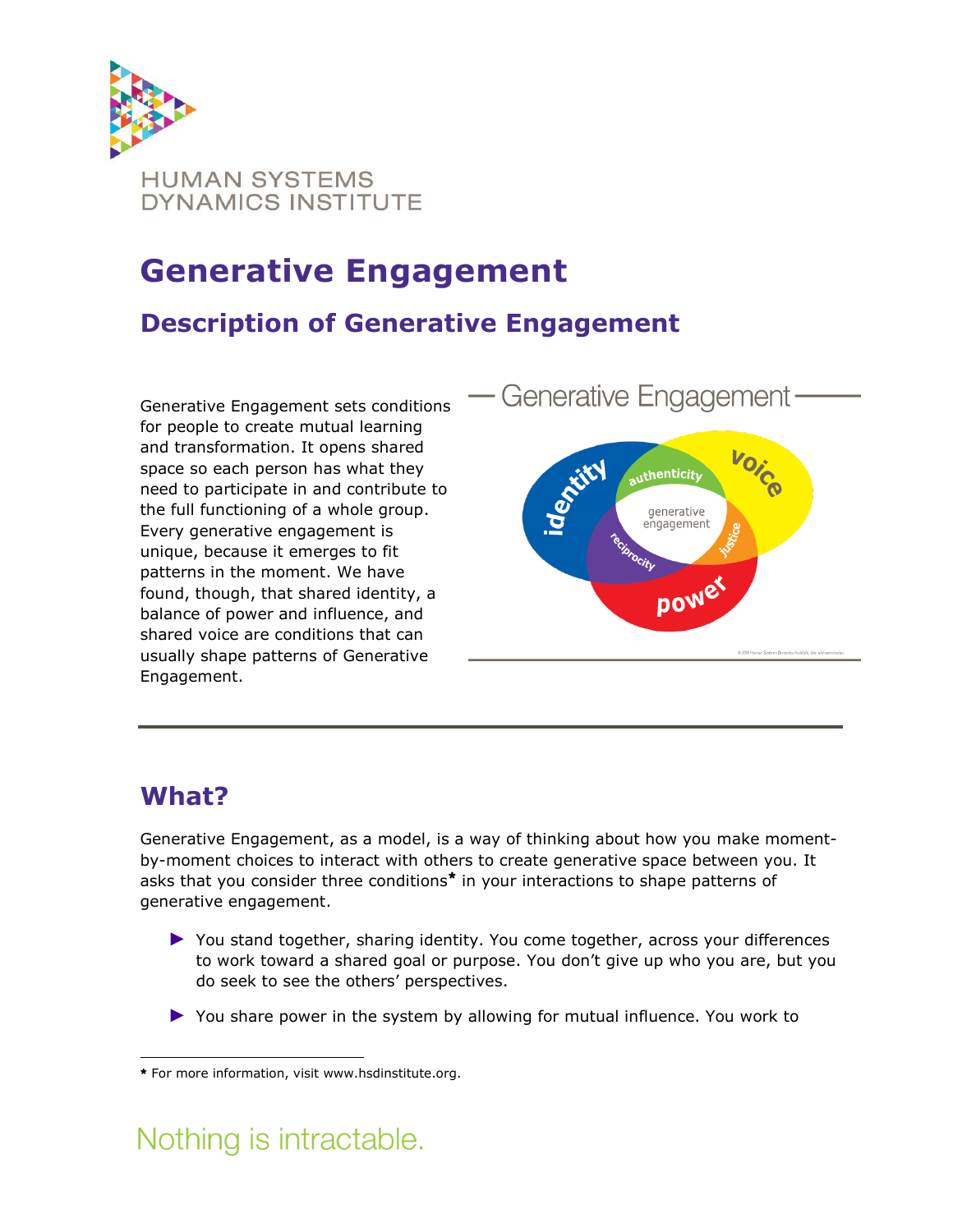influence others, and you allow them to influence you. Getting things done is not about bullying or pushing. It is about coming together to decide what's to be accomplished and to share expertise, energy, skills, and resources to get it done.

► You grant and generate voice. You listen deeply without judgment. You share in ways that others can understand and accept.

#### **So What?**

The Generative Engagement model is not intended to paint a picture of a utopian world where everyone holds hands and sings about peace. It is, rather, about the moment-bymoment decisions and choices you make in every exchange. Either consciously or unconsciously, you choose behaviors that either move toward more generative relationships or away from them.

When you set the conditions of Generative Engagement, you increase the chances that you will generate over-arching patterns of coherence. Consider how a Complex Adaptive System functions to generate system-wide patterns.\* Generative Engagement assumes that if you set these conditions, then the dominant patterns that emerge will be characterized by:

- ▶ Reciprocity, an equitable giving and taking, sharing responsibilities and benefits in the system.
- ► Authenticity, patterns of people experiencing the safety and freedom to bring their "whole selves" into the work of the relationship.
- ► Justice, patterns of access to energy, services and support, and other resources are equitably disbursed across all parts of the system.

The critical factor here is to remember that this is not **the** path to generative relationships at home, at work, or in the community. The Generative Engagement model is offered as one path that, if these conditions are set, are likely to influence generative patterns of action and decisions.

#### **Now What?**

Use Generative Engagement to:

- $\blacktriangleright$  Engage with others in open and productive ways.
- $\blacktriangleright$  Invite others to engage with you in Generative Engagement.
- ► Take wise action to more toward greater coherence and sustainability.

## Nothing is intractable.

Generative Engagement 2May16 Page 2 of 5

©2016.Human Systems Dynamics Institute. Use with permission.

 $\overline{a}$ For more information, visit www.hsdinstitute.org.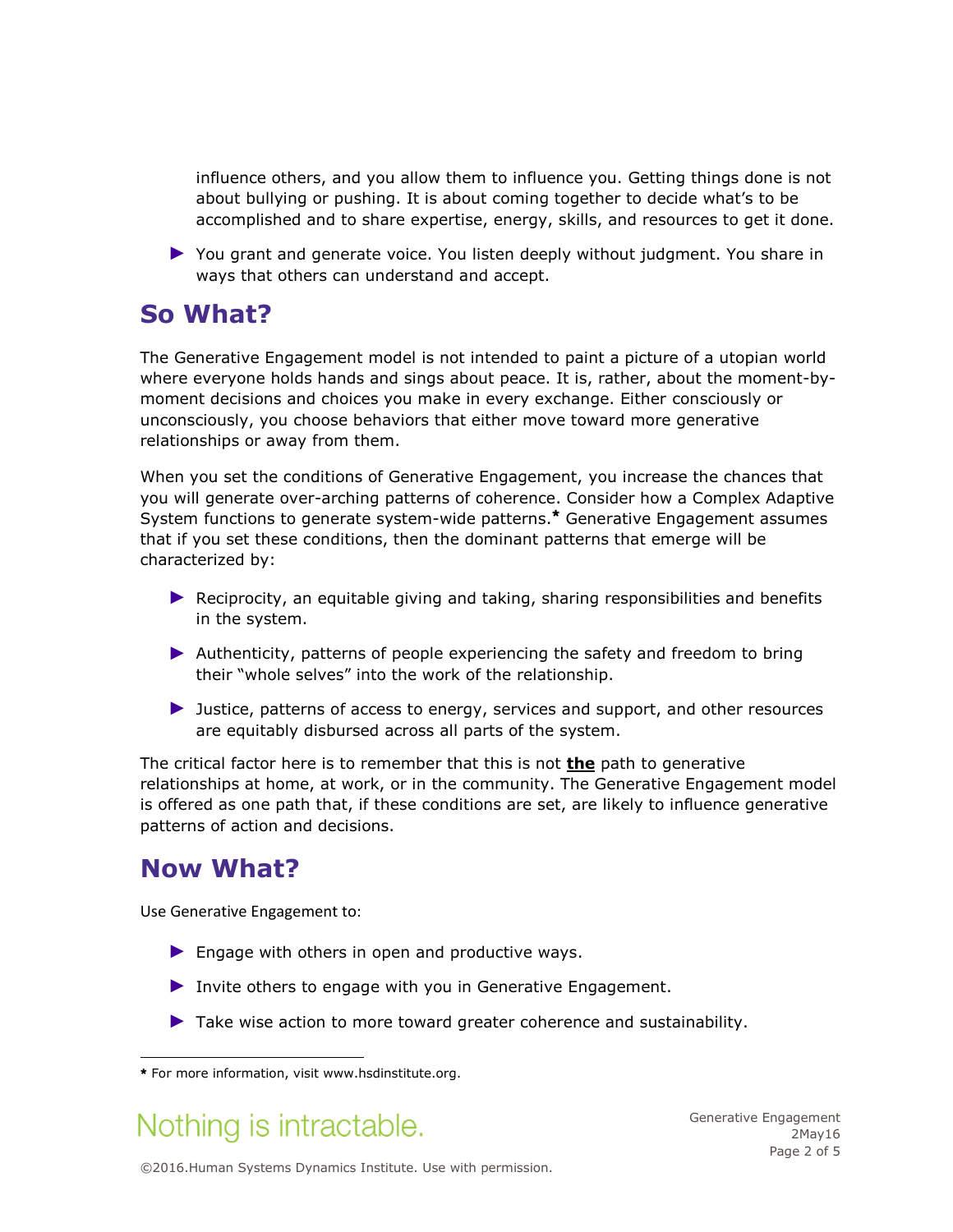

# **Generative Engagement**

### **What is the Purpose of Generative Engagement?**

Generative Engagement is a configuration of personal and organizational conditions. Participants can interact in ways that increase the chances for patterns of encouragement, support, open dialogue, and inquiry. The model informs each individual's actions to build relationships of mutual respect and freedom. When you and those around you engage this way, you can be, do, and say what is necessary for you to participate fully in group, community, or organizational work.



#### Generative Engagement was

developed by Mary Nations and Royce Holladay, who recognized the unresolved tension of navigating difference in families, organizations, and communities. Traditional methods for diversity and inclusion were sapping energy and creativity from individuals, teams, and whole systems. They believed there had to be a more effective way for individuals and groups to reach across the differences that divide them. They believed finding an answer to that challenge would help release tension and allow the system to be more responsive—to build adaptive capacity.

Earlier equity models approached diversity issues in various ways. Approaches were about everyone standing together, or they were about building strong relationships to challenge traditional power and privilege. Yet others were about knowing traditions and expectations of various cultures and framing interactions around those.

None of those models, however, consistently allowed individuals to explore the underlying dynamics of equity challenges and issues. HSD offers a language and a set of understandings that allow a deeper exploration. Based in Pattern Logic,<sup>\*</sup> Generative Engagement names a set of conditions<sup>\*</sup> that have the potential to shape new patterns of

# Nothing is intractable.

l For more information, visit www.hsdinstitute.org.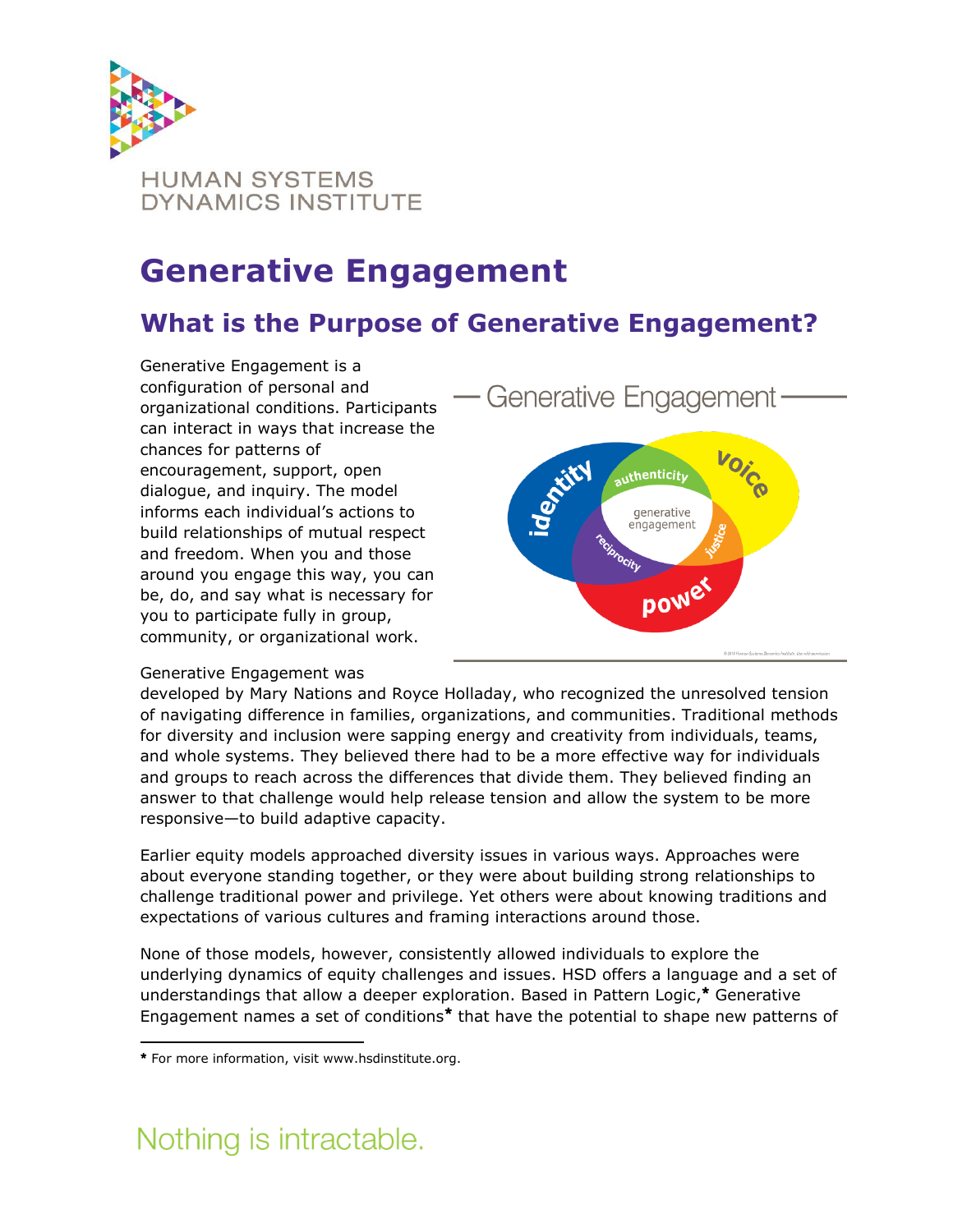interaction and decision making.

- ► Using shared identity to contain or hold the system together is about standing together as a group and engaging around a shared goal or purpose. You see yourself and others reach across differences to focus together. Shared identity does not ask that you give up any part of your own identity; only that you find ways to identify with and have empathy for the other.
- ▶ In human systems, power is a critical difference, and how it is used sets patterns for individuals and groups. In Generative Engagement, shared power is about mutual influence. When people move past traditional power-based roles, they focus on influence instead. Rather than using privilege or manipulation to force or coerce others, they engage together in shared work. They mutually share data, perspectives, and questions in open dialogue. They listen carefully, considering others' data, perspectives, and questions in open dialogue. Again this does not mean that anyone gives up whatever authority or accountability that may have been assigned. What is does mean is that everyone involved listens and engages in organizational or group discourse.
- ► Shared voice is about granting and generating "voice" as members of the system share information, energy, and other resources. You grant voice when you listen to others, observe their actions and behaviors, and receive their offerings and gifts without prejudice or judgment. You work to hear and understand others at all scales. At the same time, you generate voice that others can hear when you speak to their ability to listen and understand, behave in ways that are not offensive to them, and share your assets and gifts respectfully and honorably.

#### **So What Benefit Does Generative Engagement Offer?**

Using Generative Engagement sets conditions that have the potential to generate powerful patterns that bring people together to build adaptive capacity.

► People who use Generative Engagement move the system toward patterns of reciprocity. When people stand together to work toward a shared goal or direction, they work together more effectively. When they are open to mutual influence, individuals and groups come to know others' strengths and needs. They respect collective and individual roles and responsibilities. People in the system know what they can contribute, and each is allowed to contribute what they can. They access the intelligence of the system from all points. This contributes to the ability of the system to respond in creative and innovative ways, increasing adaptive capacity.

## Nothing is intractable.

Generative Engagement 2May16 Page 4 of 5

©2016.Human Systems Dynamics Institute. Use with permission.